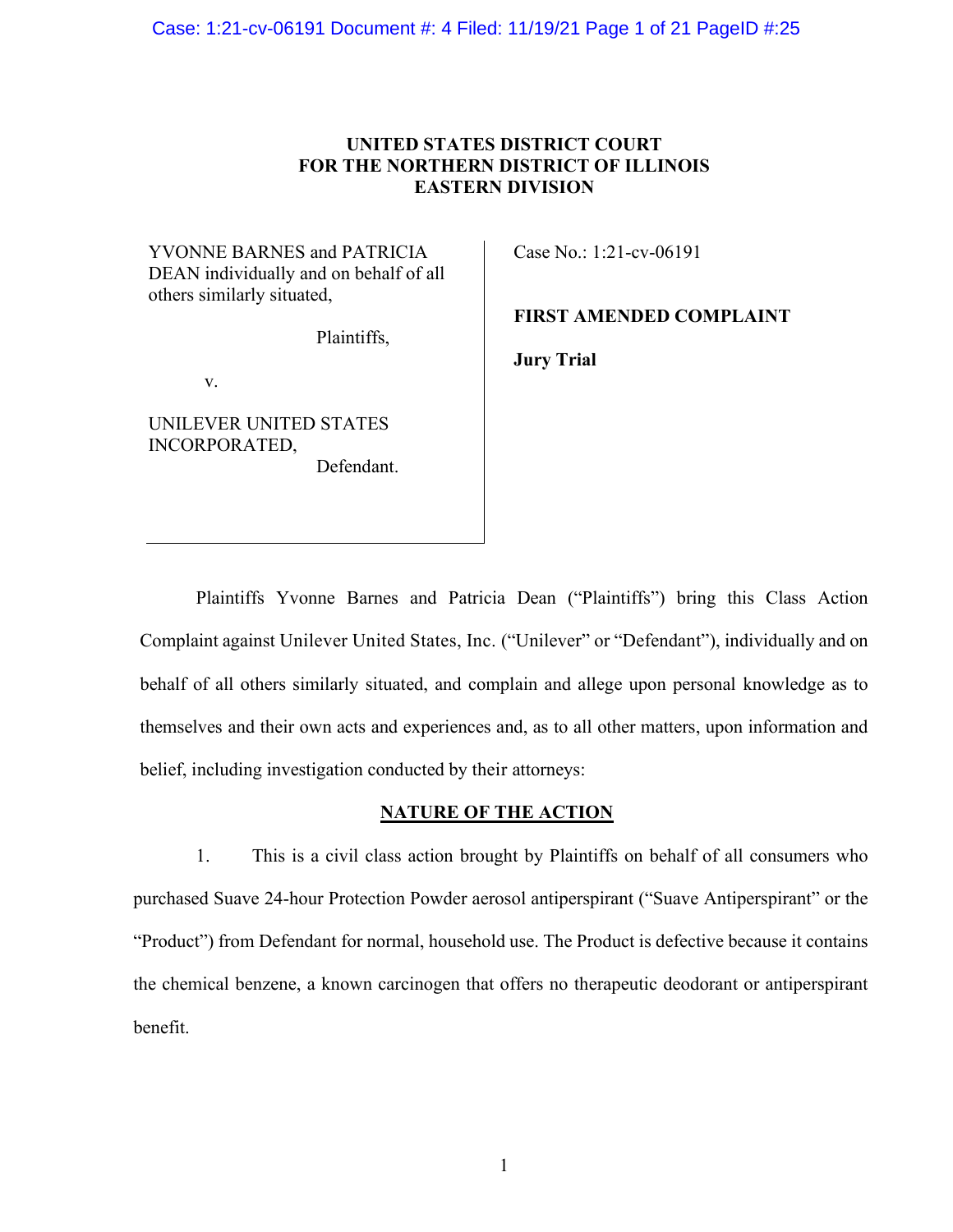#### Case: 1:21-cv-06191 Document #: 4 Filed: 11/19/21 Page 2 of 21 PageID #:26

2. Over the course of several decades, Defendant gained the trust of consumers, who reasonably believe that Defendant's products, including the defective Product at issue, are made with quality materials, and can be used safely, as intended.

3. Defendant formulates, designs, manufactures, markets, advertises, distributes, and sells the Product to consumers throughout the United States, including in the State of Illinois.

4. Defendant distributes and sells the Product through various authorized retailers in store and online.

5. Defendant represents that the Product is safe for its intended use. In reality, the Product contains significant concentrations of benzene, a harmful carcinogen.

6. Benzene is a carcinogen known to cause cancer in humans. Long-term exposure additionally causes harmful effects on the bone marrow, a decrease in red blood cells leading to anemia, and excessive bleeding that can affect the immune system, leading to an increased chance of infection. According to FDA guidance, there is no safe level of benzene, and thus it "should not be employed in the manufacture of drug substances, excipients, and drug products because of [its] unacceptable toxicity." FDA, Q3C – 2017 Tables and List Guidance for Industry, [https://www.fda.gov/media/71737/download.](https://www.fda.gov/media/71737/download)

7. FDA guidance provides that "if [benzene's] use is unavoidable in order to produce a drug product with a significant therapeutic advance, then [its] levels should be restricted" to 2 parts per million ("ppm"). *Id.*

8. The use of benzene in the Product is demonstrably avoidable. Feasible alternative formulations, designs, and materials were available to Defendant at the time it formulated, designed, and manufactured the Product. Critically, such alternative formulations and designs were and are used by other manufacturers to produce and sell non-defective spray deodorants and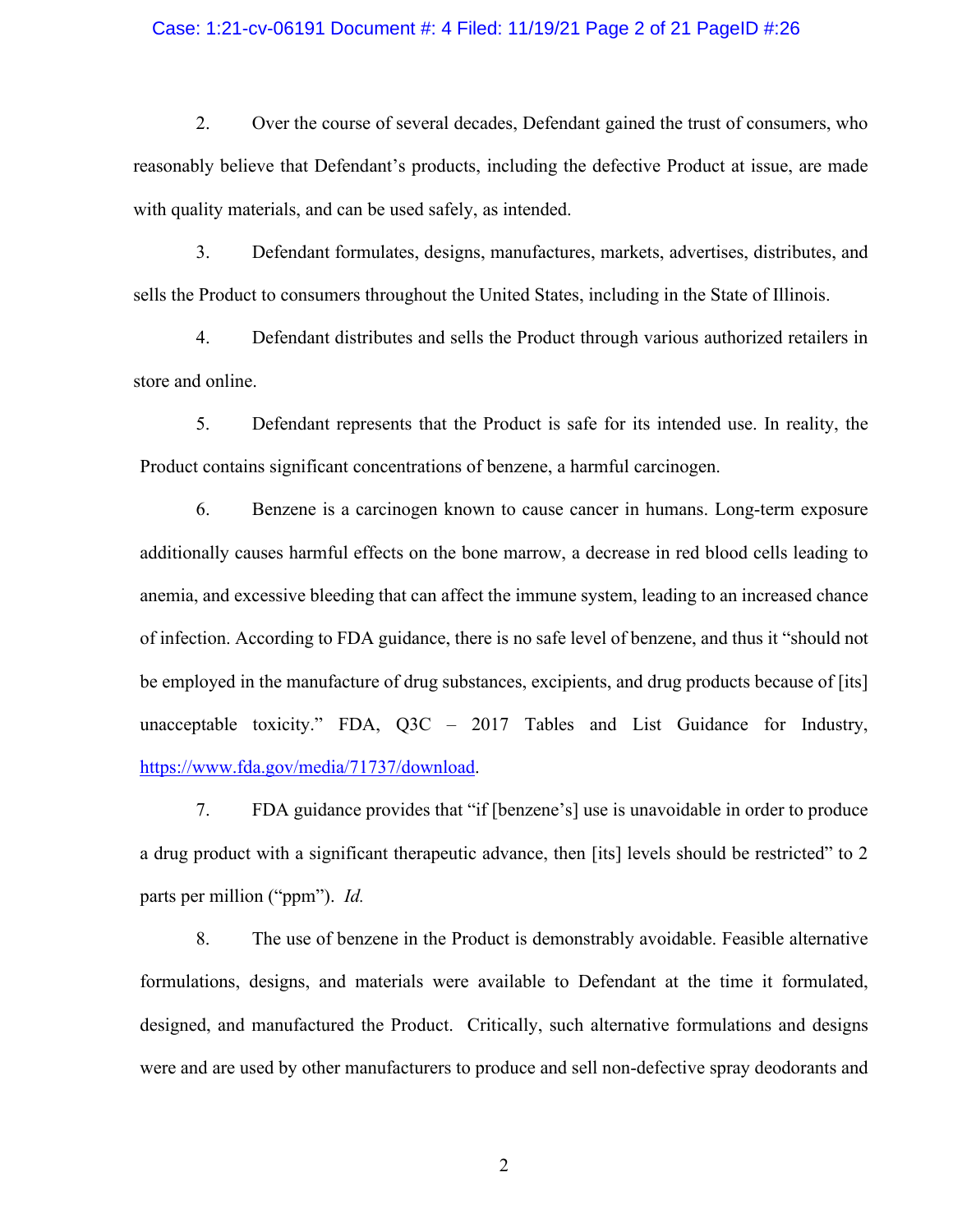### Case: 1:21-cv-06191 Document #: 4 Filed: 11/19/21 Page 3 of 21 PageID #:27

antiperspirants. In any event, the Product's benzene concentration is 5.21 ppm, more than twoand-a-half times the FDA concentration limit of 2 ppm.

9. The Product's benzene contamination was not disclosed to the consumer on the product label, the ingredients list, or otherwise.

10. Plaintiffs seek damages and equitable remedies for themselves, and for the proposed Classes.

#### **PARTIES**

#### **A. Plaintiffs**

11. Plaintiff Yvonne Barnes is a resident and citizen of Chicago, Illinois who purchased and used Suave 24-Hour Protection Powder Aerosol antiperspirant within the relevant time period.

12. Plaintiff Patricia Dean is a resident and citizen of Homewood, Illinois who purchased and used Suave 24-Hour Protection Powder Aerosol antiperspirant within the relevant time period.

#### **B. Defendant**

13. Defendant Unilever United States, Inc. is part of an international consumer goods company, the Unilever Group, which consists of two parent companies, Unilever NV and Unilever PLC, together with group subsidiaries, and operates as a single economic entity.

14. Unilever NV is a public limited company registered in the Netherlands, which has listings of shares and depositary receipts for shares on Euronext Amsterdam and of New York Registry Shares on the New York Stock Exchange.

15. Unilever PLC is a public limited company registered in England and Wales which has shares listed on the London Stock Exchange and, as American Depositary Receipts, on the New York Stock Exchange.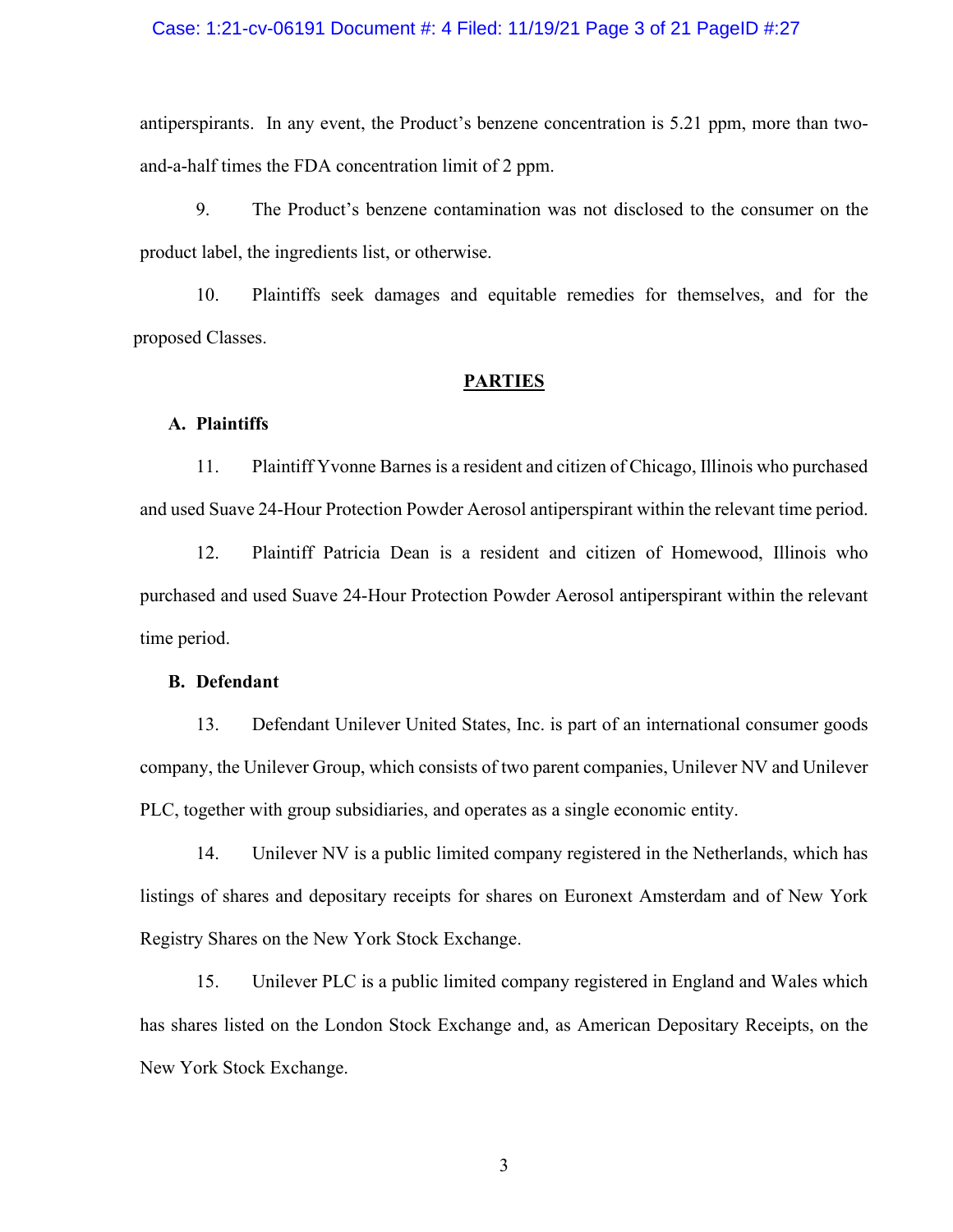#### Case: 1:21-cv-06191 Document #: 4 Filed: 11/19/21 Page 4 of 21 PageID #:28

16. The Unilever Group has company headquarters in Rotterdam, Netherlands, London, England, and the United States. The Unilever Group operates in the United States under its subsidiary Unilever United States, Inc., a corporation headquartered and located at 800 Sylvan Avenue, Englewood Cliffs, NJ 07632, incorporated within the State of Delaware with entity number 0842944, and registered with the New Jersey Secretary of State with entity number 0100400419.

#### **JURISDICTION AND VENUE**

17. This Court has subject matter jurisdiction over this matter pursuant to 28 U.S.C. § 1332 of the Class Action Fairness Act of 2005 because: (1) there are 100 or more putative Class Members, (ii) the aggregate amount in controversy exceeds \$5,000,000.00, exclusive of interest and costs, and (iii) there is minimal diversity because Plaintiffs and Defendant are citizens of different states. This Court has supplemental jurisdiction over Plaintiffs' state law claims pursuant to 28 U.S.C. § 1367.

18. This Court has personal jurisdiction over Defendant because it has substantial aggregate contacts with this District, including engaging in conduct in this District that has a direct, substantial, reasonably foreseeable, and intended effect of causing injury to persons throughout the United States, because Defendant placed the Product into the stream of commerce directed at this District, and because Defendant purposely availed itself of the laws of the United States and the State of Illinois.

19. In accordance with 28 U.S.C. § 1391, venue is proper in this District because a substantial part of the conduct giving rise to Plaintiffs' claims occurred in this District, Defendant transacts business in this District, and Defendant has intentionally availed itself of the laws and markets within this District.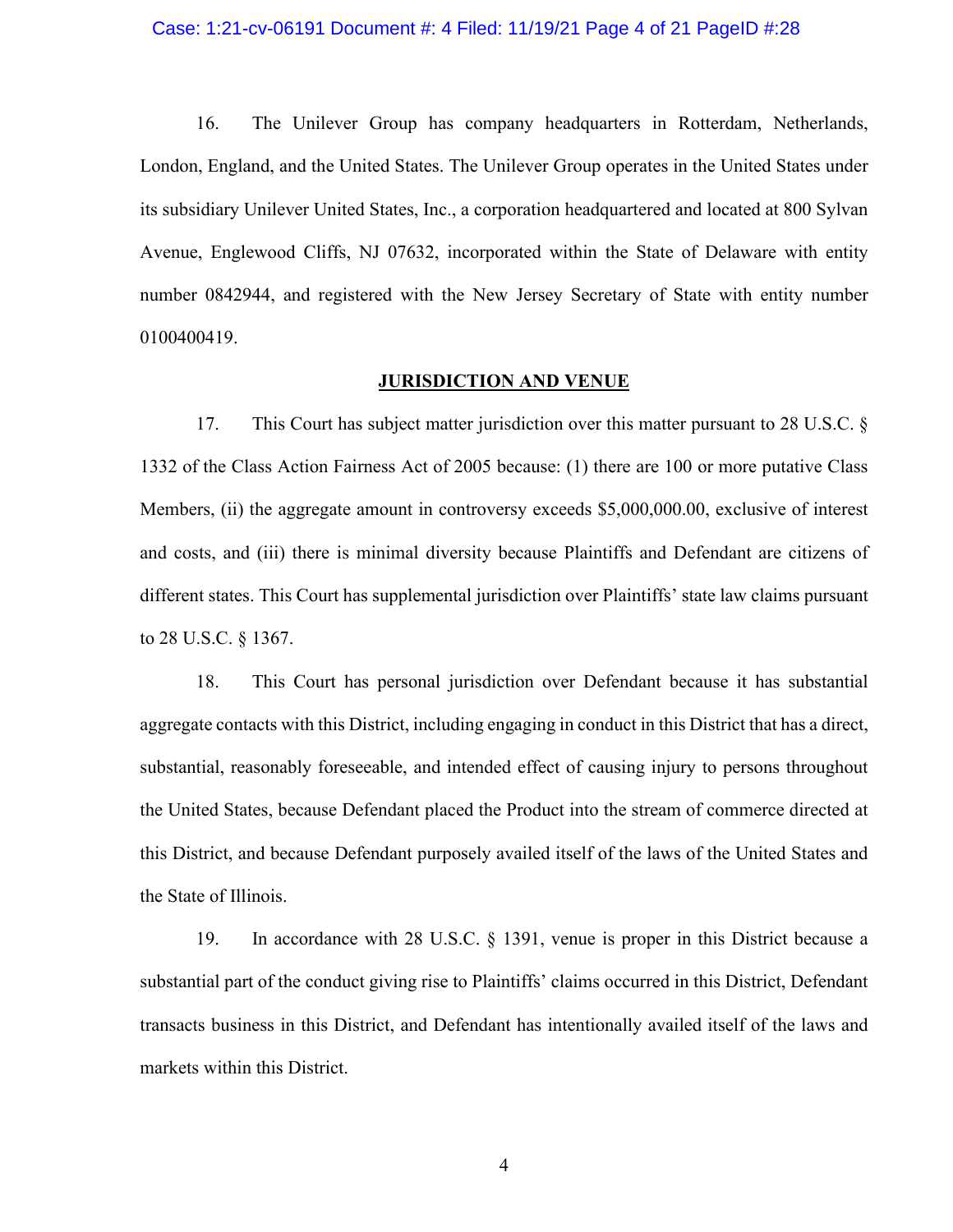### **FACTUAL ALLEGATIONS**

### **A. Unilever's History in the Industry**

20. Unilever is a large multinational consumer goods company known for its wide range of personal care and hygiene products, including the antiperspirant Product at issue here.

21. Unilever owns over 400 brands, and its products are available in 190 countries.

22. Unilever's products, including its Suave product line, are manufactured, distributed, and sold throughout the United States, including the State of Illinois.

23. Unilever gained consumers' trust over the last 130 years, and, according to the company, 2.5 billion people use its products each day.[1](#page-4-0)

24. Unilever achieved worldwide sales of  $\epsilon$ 50.7 billion (approximately \$61.9 billion) in 2020, 42% of which was from Personal Care products.

25. Unilever markets and sells aerosol deodorant and antiperspirant as part of its Suave product line. Unilever has sold Suave personal care products for the last 75 years, and, according to Unilever, "the brand has provided high-quality, value products that work as well as premium brands."[2](#page-4-1)

26. Unilever's website emphasizes that "[t]he safety of our products is our top priority. That is why each new product innovation is evaluated systematically and scientifically by our team in the Safety and Environmental Assurance Centre (SEAC). Our scientists consider any safety risks to the consumers who use our products, to the workers who make them, and to the environment to ensure all our products are safe to use."<sup>[3](#page-4-2)</sup>

<span id="page-4-0"></span><sup>1</sup> https://www.unilever.com/Images/ir-q4-2020-full-announcement\_tcm244-558959\_en.pdf (last visited Nov. 10, 2021).

<span id="page-4-1"></span><sup>2</sup> https://www.unileverusa.com/brands/beauty-personal-care/suave/ (last visited Nov. 10, 2021).

<span id="page-4-2"></span><sup>3</sup> https://www.unilever.com/planet-and-society/safety-and-environment/keeping-people-and-the-environment-safe/ (last visited Nov. 10, 2021)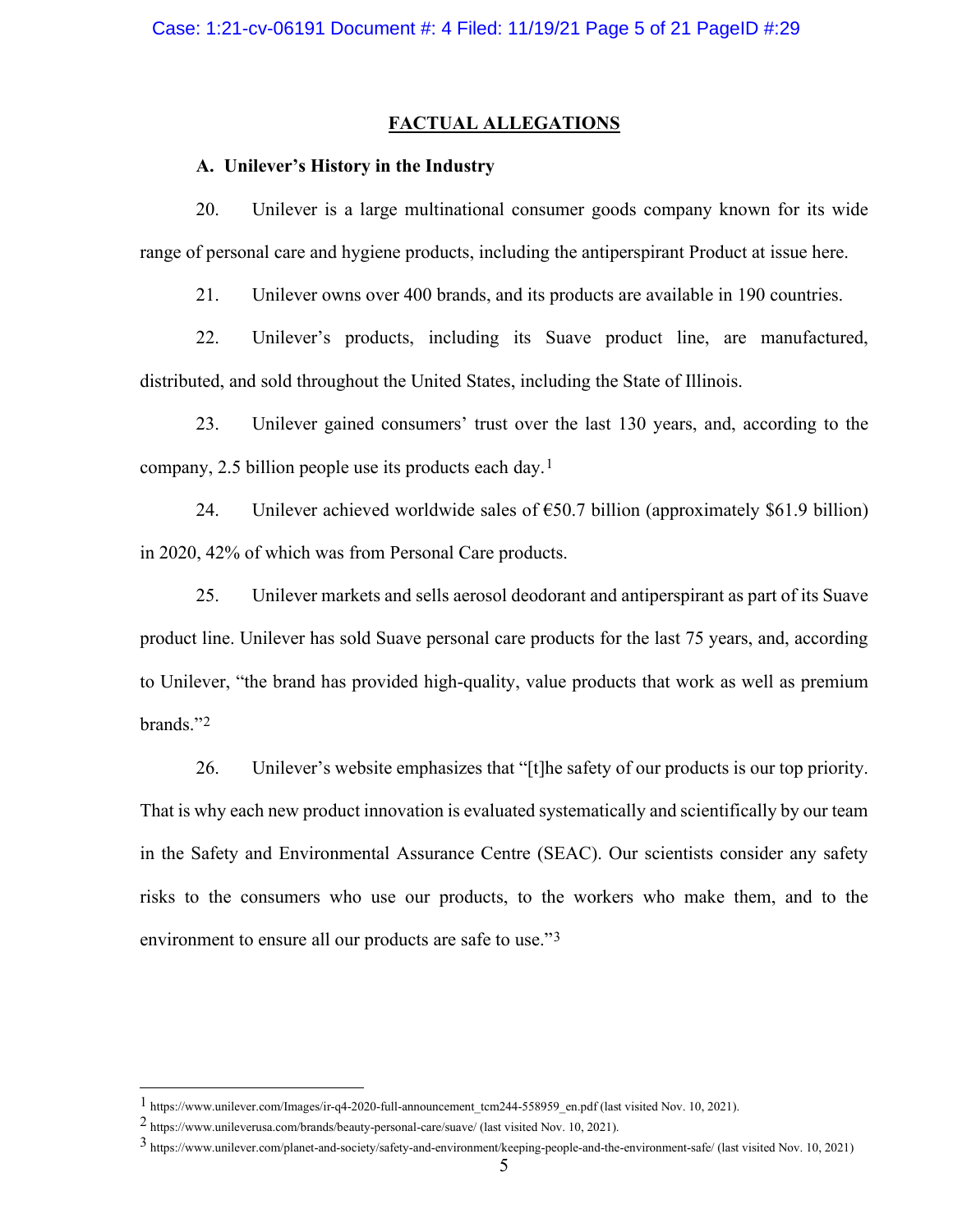### **B. The Product**

27. Deodorant is a product applied to the body to prevent or mask the odor of perspiration. Antiperspirants, a subclass of deodorants, prevent sweat glands from producing sweat. The Product is both a deodorant and antiperspirant applied to the body as a spray.

28. The U.S. Food and Drug Administration ("FDA") classifies and regulates most deodorants, including the Product, as cosmetics. In addition, the FDA classifies and regulates antiperspirants, including the Product, as a drug.

29. On November 3, 2021, Valisure, an analytical pharmacy and consumer protection organization, petitioned the FDA to address the dangerous levels of benzene in the Product and other deodorants and antiperspirants based upon rigorous testing the organization had conducted for a number of spray deodorant and antiperspirant products.<sup>[4](#page-5-0)</sup> The next day, Valisure released the results of these tests.[5](#page-5-1)

30. In testing, Valisure found average concentrations of benzene above the FDA concentration limit of 2 ppm in 16 spray deodorants, including the Product which is manufactured and sold by Unilever under its Suave brand.

31. In particular, Valisure found benzene concentrations of 5.21 ppm in Suave 24 Hour Protection Powder Aerosol, 2.6 times the FDA concentration limit.

#### **C. Danger Posed by the Product**

32. The carcinogenic properties of benzene are well documented, as noted be the Centers for Disease Control and Prevention ("CDC"). See CDC, Facts About Benzene (2018), [https://emergency.cdc.gov/agent/benzene/basics/facts.asp.](https://emergency.cdc.gov/agent/benzene/basics/facts.asp)

<span id="page-5-0"></span><sup>4</sup> <https://www.valisure.com/wp-content/uploads/Valisure-FDA-Citizen-Petition-on-Body-Spray-v4.0-3.pdf> (last visited Nov. 9, 2021).

<span id="page-5-1"></span><sup>5</sup> <https://www.valisure.com/blog/valisure-news/valisure-detects-benzene-in-body-spray-products-3/> (last visited Nov. 8, 2021).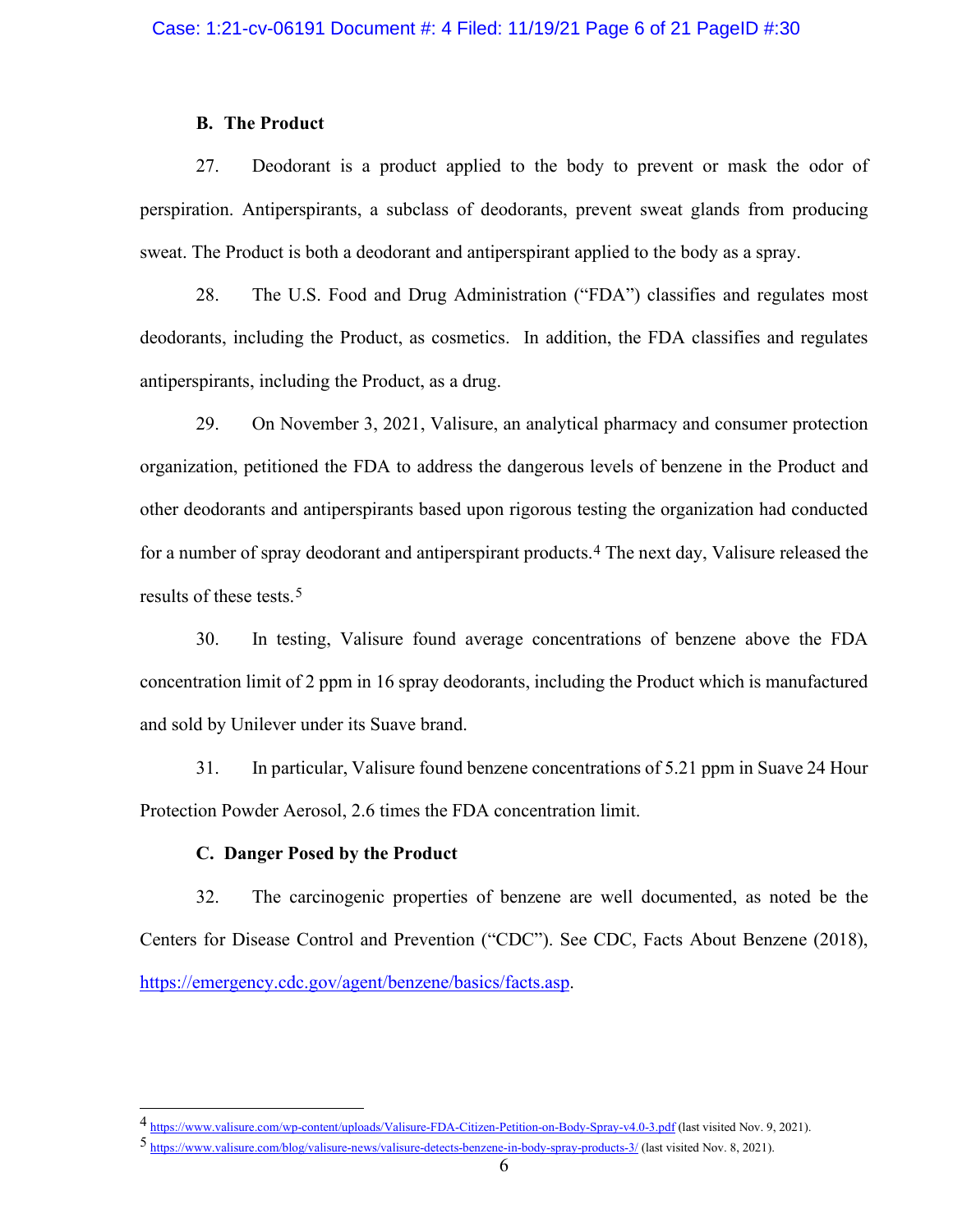### Case: 1:21-cv-06191 Document #: 4 Filed: 11/19/21 Page 7 of 21 PageID #:31

33. The U.S. Department of Health and Human Services (DHHS) has determined that benzene causes cancer in humans. Long-term exposure to high levels of benzene can cause leukemia, cancer of the blood-forming organs.

34. Long-term exposure to benzene additionally causes harmful effects on the bone marrow and can cause a decrease in red blood cells, leading to anemia. It can also cause excessive bleeding and can affect the immune system, increasing the chance for infection.

35. Due to these significant health risks, the World Health Organization and the International Agency for Research on Cancel classify benzene as a Group 1 compound that is "carcinogenic to humans."[6](#page-6-0)

36. The FDA classifies Benzene as a Class 1 compound.[7](#page-6-1) According to FDA guidance: "Solvents in Class 1 should not be employed in the manufacture of drug substances, excipients, and drug products, because of their unacceptable toxicity or their deleterious environmental effect."<sup>[8](#page-6-2)</sup> The FDA concentration limit for benzene is 2 ppm, a fraction of the benzene concentration found in the Product.[9](#page-6-3)

#### **D. Defendant's Representations**

37. Defendant makes a significant number of representations regarding the safety of the Product on its website. Unilever assures consumers that, "[t]o keep people safe, we conduct two types of consumer safety risk assessment: ingredient safety and microbiological safety. Ingredient safety assessments evaluate the potential effects an ingredient in our products could have on the body."<sup>[10](#page-6-4)</sup> Although Suave 24-Hour Protection Powder Aerosol antiperspirant was found to contain benzene concentration that far exceed the FDA limit, Unilever does not list

<span id="page-6-0"></span><sup>6</sup> [https://www.who.int/water\\_sanitation\\_health/dwq/chemicals/benzenesum.pdf](https://www.who.int/water_sanitation_health/dwq/chemicals/benzenesum.pdf) (last visited Nov. 7, 2021).

<span id="page-6-1"></span><sup>7</sup> <https://www.fda.gov/media/71737/download> (last visited Nov. 7, 2021).

<span id="page-6-2"></span><sup>8</sup> *Id.*

<span id="page-6-3"></span><sup>9</sup> *Id.*

<span id="page-6-4"></span><sup>10</sup> https://www.unilever.com/planet-and-society/safety-and-environment/keeping-people-and-the-environment-safe/ (last visited Nov. 10, 2021).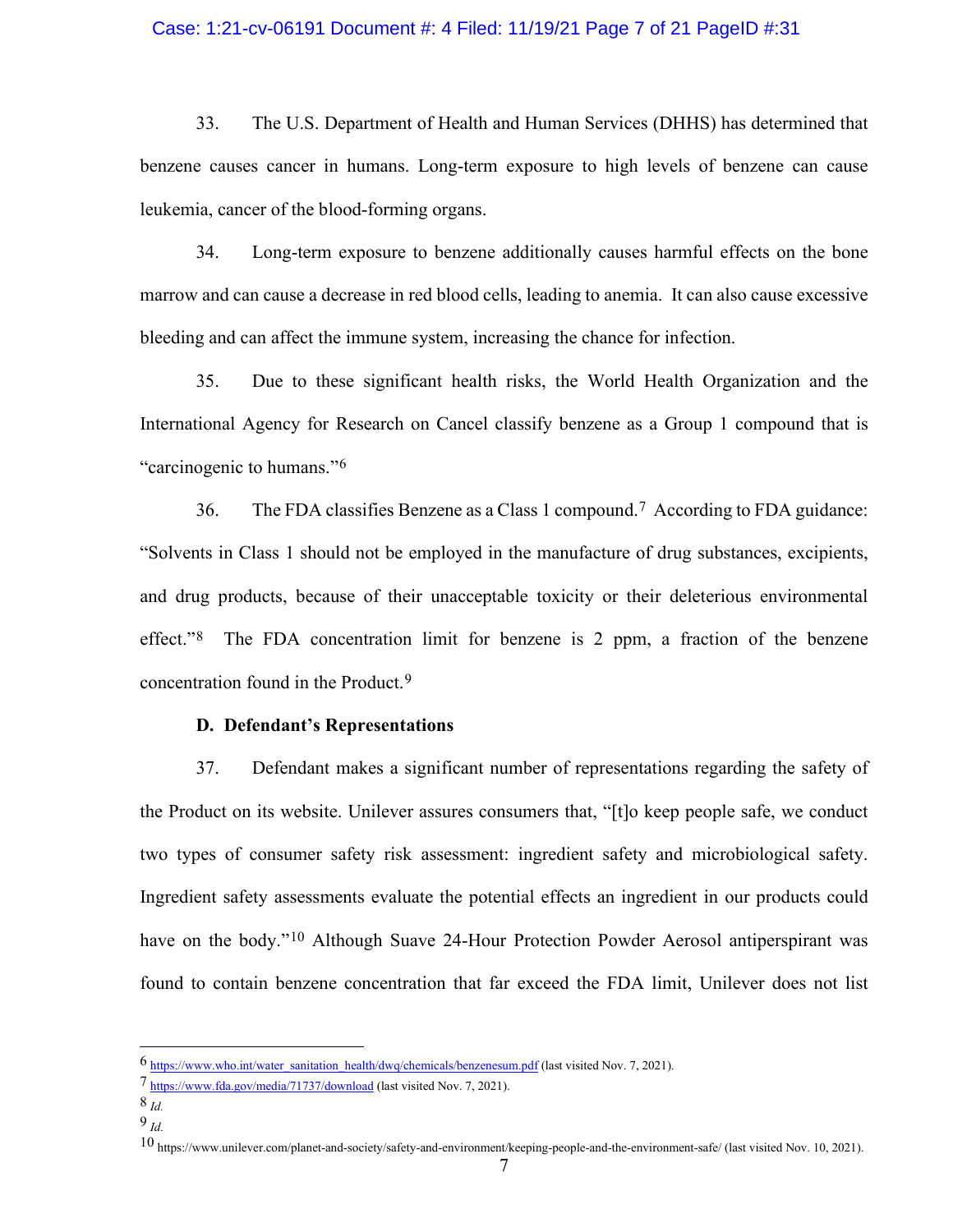benzene among the active or inactive ingredients anywhere on its website,<sup>[11](#page-7-0)</sup> and nothing on the

Product label otherwise insinuates, states, or warns that the Product contains benzene:

|             | <b>Active ingredient</b><br><b>Purpose</b><br>anti-perspirant                                                                                                                                                                                                                                                                                                                                                                                                                                                                                                                                                                                                                                                                                                                                            |  |
|-------------|----------------------------------------------------------------------------------------------------------------------------------------------------------------------------------------------------------------------------------------------------------------------------------------------------------------------------------------------------------------------------------------------------------------------------------------------------------------------------------------------------------------------------------------------------------------------------------------------------------------------------------------------------------------------------------------------------------------------------------------------------------------------------------------------------------|--|
| <b>Uses</b> | · reduces underarm wetness<br>• 24 hour protection                                                                                                                                                                                                                                                                                                                                                                                                                                                                                                                                                                                                                                                                                                                                                       |  |
|             | <b>Warnings</b><br>• FLAMMABLE UNTIL FULLY DRY. DO NOT USE NEAR HEAT, FLAME<br>OR WHILE SMOKING. CAN CAUSE SERIOUS INJURY OR DEATH.<br>• Keep away from face and mouth to avoid breathing in.<br>• Avoid spraying in eyes. Contents under pressure.<br>Do not puncture or incinerate. Do not expose to heat or store<br>at temperatures above 120°F/50°C or in enclosed places that<br>could overheat.<br>. Do not use on broken skin. Stop use if rash or<br>irritation occurs.<br>• Ask a doctor before using if you have kidney disease.<br>• KEEP OUT OF REACH OF CHILDREN.<br>. USE ONLY AS DIRECTED. INTENTIONAL MISUSE BY DELIBERATELY<br><b>CONCENTRATING AND INHALING THE CONTENTS CAN BE HARMFUL</b><br><b>OR FATAL.</b><br>Help stop inhalation abuse. For information visit www.inhalant.org |  |
|             | <b>Directions</b> apply to underarms only                                                                                                                                                                                                                                                                                                                                                                                                                                                                                                                                                                                                                                                                                                                                                                |  |
|             | <i><b>Inactive ingredients</b></i><br>Butane, Cyclopentasiloxane, Hydrofluorocarbon 152a, Isopropyl Palmitate, Talc,<br>Disteardimonium Hectorite, Isobutane, Fragrance (Parfum), Propylene Carbonate, Propane                                                                                                                                                                                                                                                                                                                                                                                                                                                                                                                                                                                           |  |
|             | <b>Questions or comments?</b><br>Call us at 1-800-782-8301                                                                                                                                                                                                                                                                                                                                                                                                                                                                                                                                                                                                                                                                                                                                               |  |

# **E. Defendant's Product is Adulterated and Illegal to Sell**

38. Defendant's antiperspirant Product is a drug which is adulterated under 21 U.S.C.

§ 351(a)(1) based upon the presence of benzene.

<span id="page-7-0"></span><sup>11</sup> <https://smartlabel.pg.com/00037000711087.html> (last visited Nov. 10, 2021)

<span id="page-7-1"></span><sup>12</sup> https://www.walmart.com/ip/Suave-24-Hour-Protection-Anti-Perspirant-Deodorant-Spray-Powder-4-oz-Pack-of-3/902544007 (last visited Nov. 17, 2021)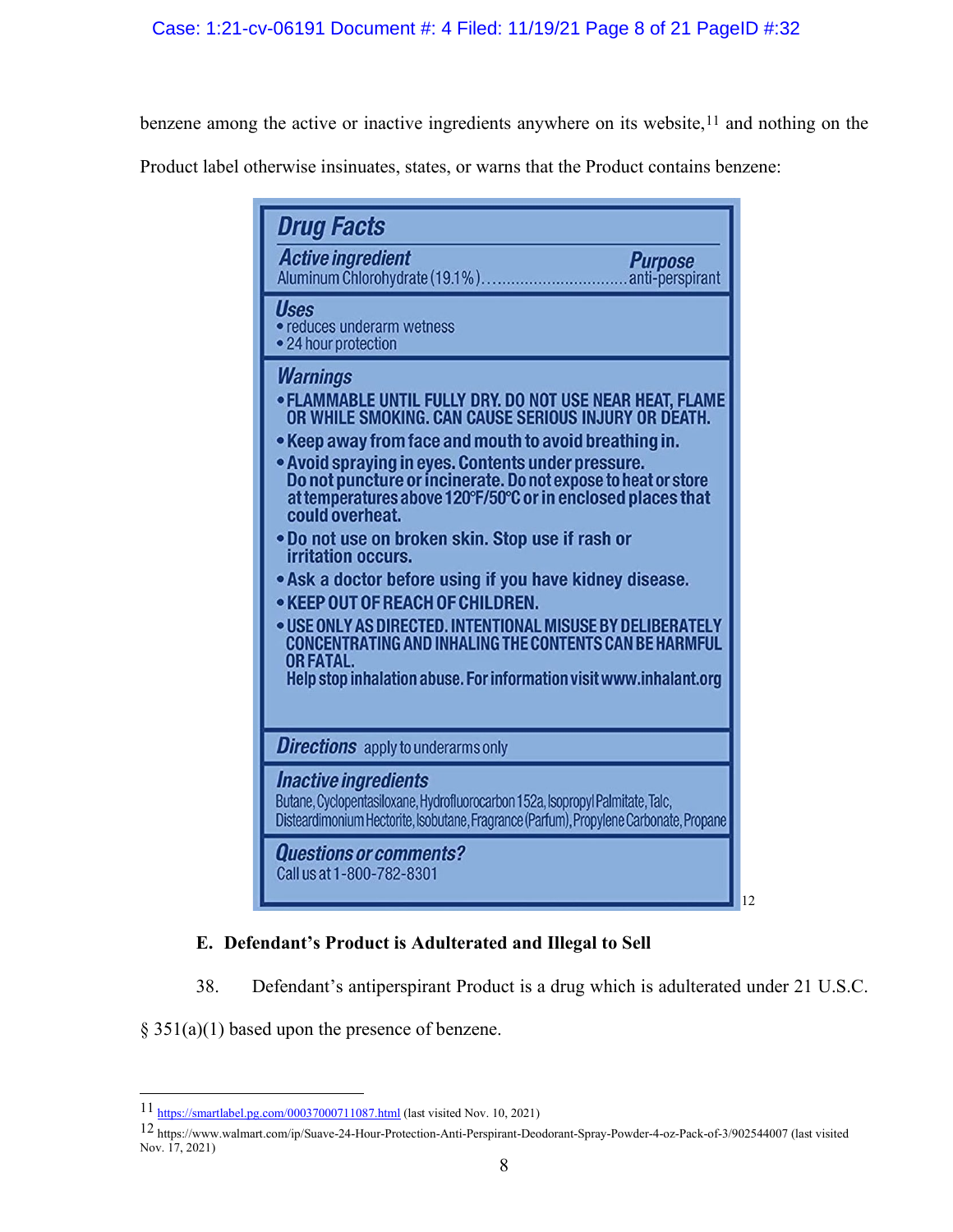#### Case: 1:21-cv-06191 Document #: 4 Filed: 11/19/21 Page 9 of 21 PageID #:33

39. The Federal Food, Drug, and Cosmetic Act ("FDCA") prohibits "[t]he introduction or delivery for introduction into interstate commerce of any food, drug, or cosmetic that is adulterated or misbranded." 21 U.S.C. § 331(a).

40. The Illinois Food, Drug and Cosmetic Act ("IL FDCA") has expressly adopted the federal labeling requirements as its own. The definition of "adulterated" as defined by 410 ILCS 620/14 is exactly the same as the FD&C Act.

41. As alleged herein, Defendant has violated the FDCA, the IL FDCA, the Illinois Consumer Fraud and Deceptive Trade Practices Act ("ICFA"), other parallel state statutes, and consumer protection statutes.

42. Defendant engaged in fraudulent, unfair, deceptive, misleading, and/or unlawful conduct stemming from its omissions surrounding benzene contamination affecting the Product.

43. No reasonable consumer, including Plaintiffs, would have purchased the Product had they known of the material omissions of material facts regarding the presence of benzene. Accordingly, Plaintiffs and the Classes suffered injury in fact and lost money as a result of Defendant's misleading representations and omissions and did not receive the benefit-of-thebargain.

44. Plaintiffs and the Classes' injury is underscored by the fact that numerous other products offering the same therapeutic benefit at comparable prices exist that are not contaminated with benzene.

45. Plaintiffs and the Classes may be harmed again because they want to purchase the Product in the future; however, without injunctive relief Plaintiffs would not be able to know or trust that Defendant will truthfully and legally label the Product and would be likely be misled again.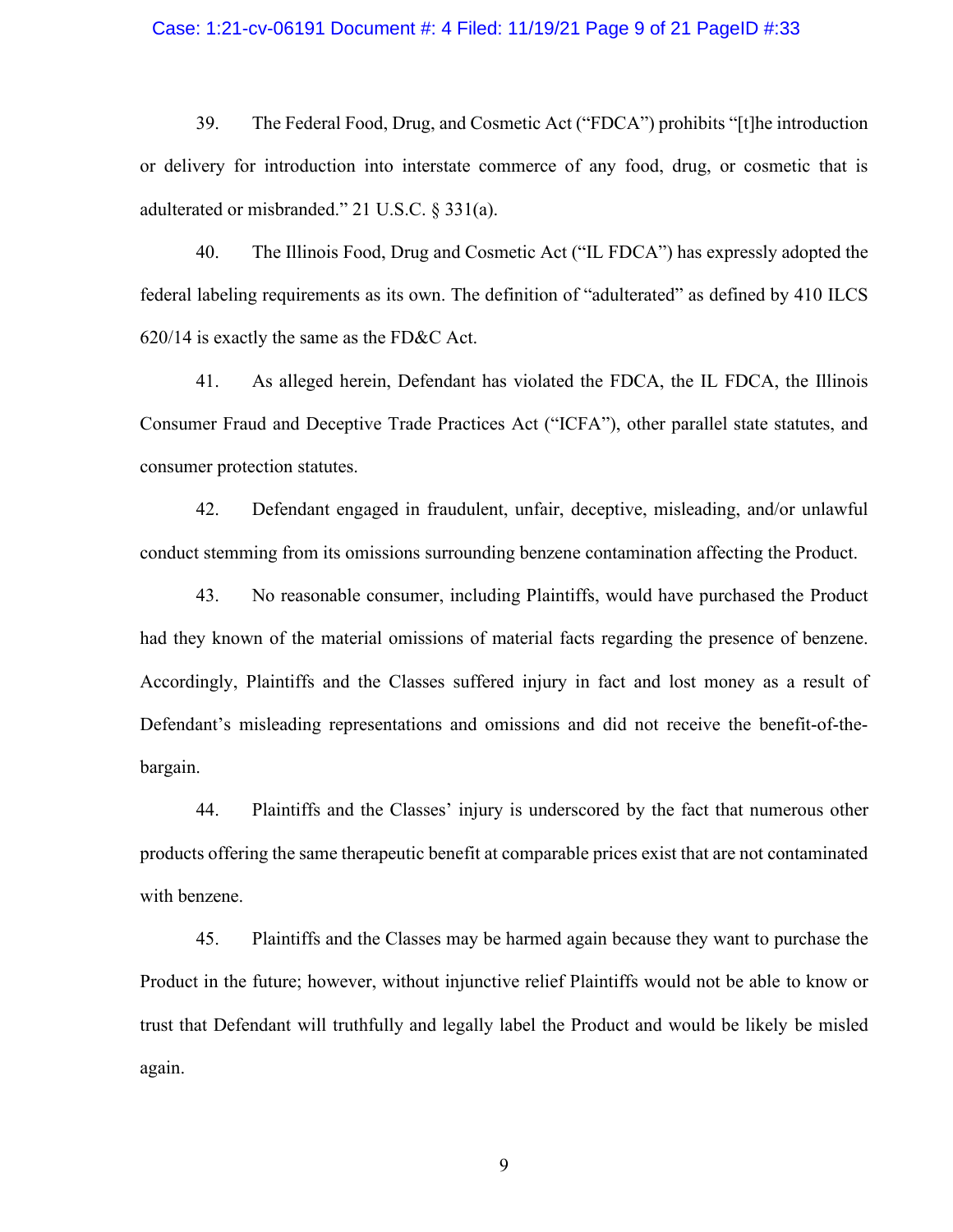#### **PLAINTIFFS' FACTUAL ALLEGATIONS**

#### **PLAINTIFF YVONNE BARNES**

46. Plaintiff Yvonne Barnes has purchased Suave 24-Hour Protection Powder Aerosol antiperspirant regularly for several years, approximately every 2 to 3 weeks. The last time Plaintiff Barnes purchased the Product was in or around the end of October 2021. Plaintiff Barnes purchases the Product at Walmart, Target, CVS, and Walgreens located in Chicago, Illinois and Oak Park, Illinois.

47. Nowhere on the packaging did Defendant disclose that the Product contains benzene at the time of purchase.

48. If Plaintiff Barnes had been aware of the existence of benzene in the Product, she would not have purchased the Product or would have paid significantly less.

49. As a result of Defendant's actions, Plaintiff Barnes has incurred damages, including economic damages.

#### **PLAINTIFF PATRICIA DEAN**

50. Plaintiff Patricia Dean has purchased Suave 24-Hour Protection Powder antiperspirant regularly for the last 5 years, approximately 3 to 4 times each year. Plaintiff Dean most recently purchased the Product in or around May or June 2021. Each time Plaintiff Dean purchased the Product, she did so at the Walmart in Homewood, Illinois.

51. Nowhere on the packaging did Defendant disclose that the Product contains benzene at the time of purchase.

52. If Plaintiff Dean had been aware of the existence of benzene in the Product, she would not have purchased the Product or would have paid significantly less.

53. As a result of Defendant's actions, Plaintiff Dean has incurred damages, including economic damages.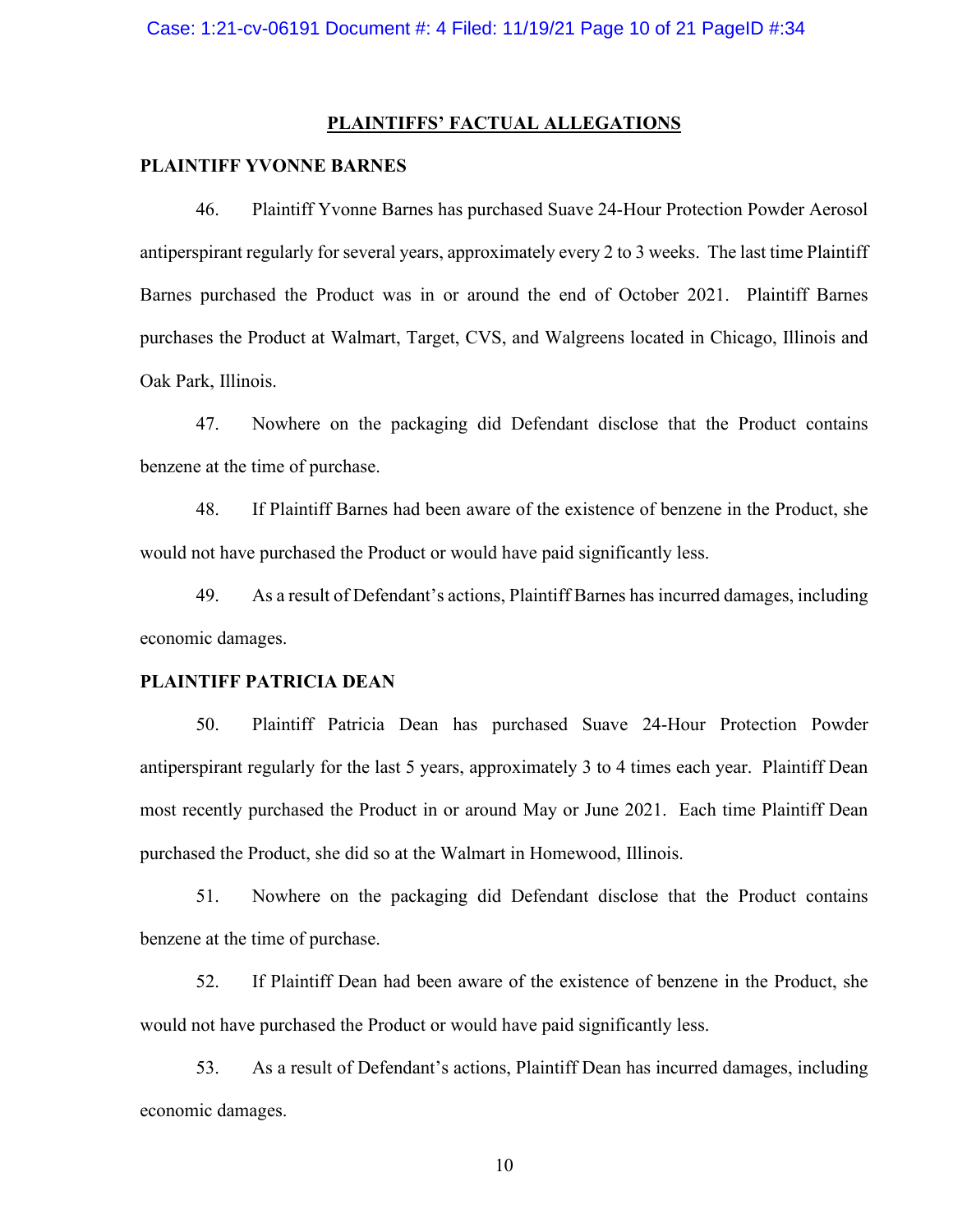#### **CLASS ACTION ALLEGATIONS**

54. Plaintiffs bring this action individually and as representatives of all those similarly situated pursuant to Rule 23 of the Federal Rules of Civil Procedure, on behalf of the belowdefined Classes:

> 55. **National Class:** All persons in the United States who purchased the Product any time from three years before the filing of this Complaint to the date of judgment.

**Illinois Subclass:** All persons in the State of Illinois who purchased the Product any time from three years before the filing of this Complaint to the date of judgment.

56. Members of the classes described are referred to as "Class Members" or members of the "Classes."

57. The following are excluded from the Classes: (1) any Judge presiding over this action and members of his or her family; (2) Defendant, Defendant's subsidiaries, parents, successors, predecessors, and any entity in which Defendant or its parent has a controlling interest (as well as current or former employees, officers, and directors); (3) persons who properly execute and file a timely request for exclusion from the Class; (4) persons whose claims in this matter have been finally adjudicated on the merits or otherwise released; (5) Plaintiffs' counsel and Defendant's counsel; and (6) the legal representatives, successors, and assigns of any such excluded persons.

58. Certification of Plaintiffs' claims for class-wide treatment is appropriate because Plaintiffs can prove the elements of their claims on a class-wide basis using the same evidence as would be used to prove those elements in individual actions alleging the same claims.

59. **Numerosity – Federal Rule of Civil Procedure 23(a)(1).** The members of the Classes are so numerous that individual joinder of all Class Members is impracticable. On information and belief, Class Members number in the thousands to millions. The precise number or identification of members of the Classes are presently unknown to Plaintiffs but may be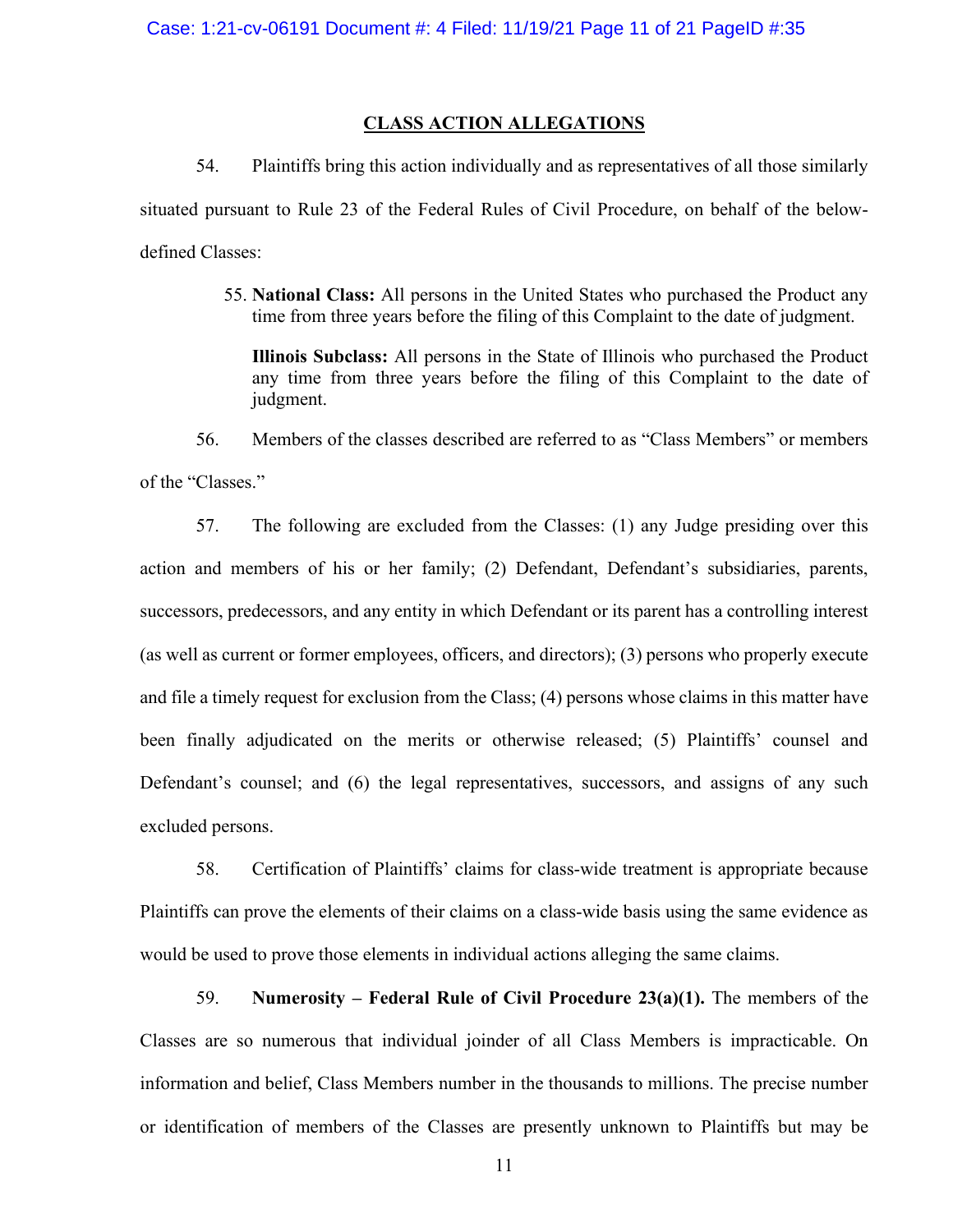ascertained from Defendant's books and records. Class Members may be notified of the pendency of this action by recognized, Court-approved notice dissemination methods, which may include U.S. mail, electronic mail, Internet postings, and/or published notice.

# 60. **Commonality and Predominance – Federal Rule of Civil Procedure 23(a)(2)**

**and 23(b)(3).** Common questions of law and fact exist as to all members of the Classes, which predominate over any questions affecting individual members of the Classes. These common questions of law or fact include, but are not limited to, the following:

- a) Whether the Product contains benzene at the time of purchase;
- b) Whether Defendant omitted or failed to disclose material information to Plaintiffs and Class Members regarding the Product;
- c) Whether the Product is defectively designed, formulated, and/or manufactured;
- d) Whether Defendant knew or reasonably should have known about the harmful level of benzene in the Product prior to distributing and selling them to Plaintiffs and Class Members;
- e) Whether the marketing, advertising, packaging, labeling, and other promotional materials for the Product is deceptive;
- f) Whether Defendant's actions violate the consumer protection statutes invoked herein;
- g) Whether Defendant breached the implied warranty of merchantability relating to the Product;
- h) Whether Defendant breached an express warranty to Plaintiffs and Class Members;
- i) Whether Defendant was unjustly enriched at the expense of the Plaintiffs and Class Members;
- j) Whether Plaintiffs and Class Members are entitled to damages, including compensatory, exemplary, and statutory damages, and the amount of such damages;
- k) Whether Plaintiffs and the other Class Members have been injured and the proper measure of their losses as a result of those injuries; and
- l) Whether Plaintiffs and the Class Members are entitled to injunctive, declaratory, or other equitable relief.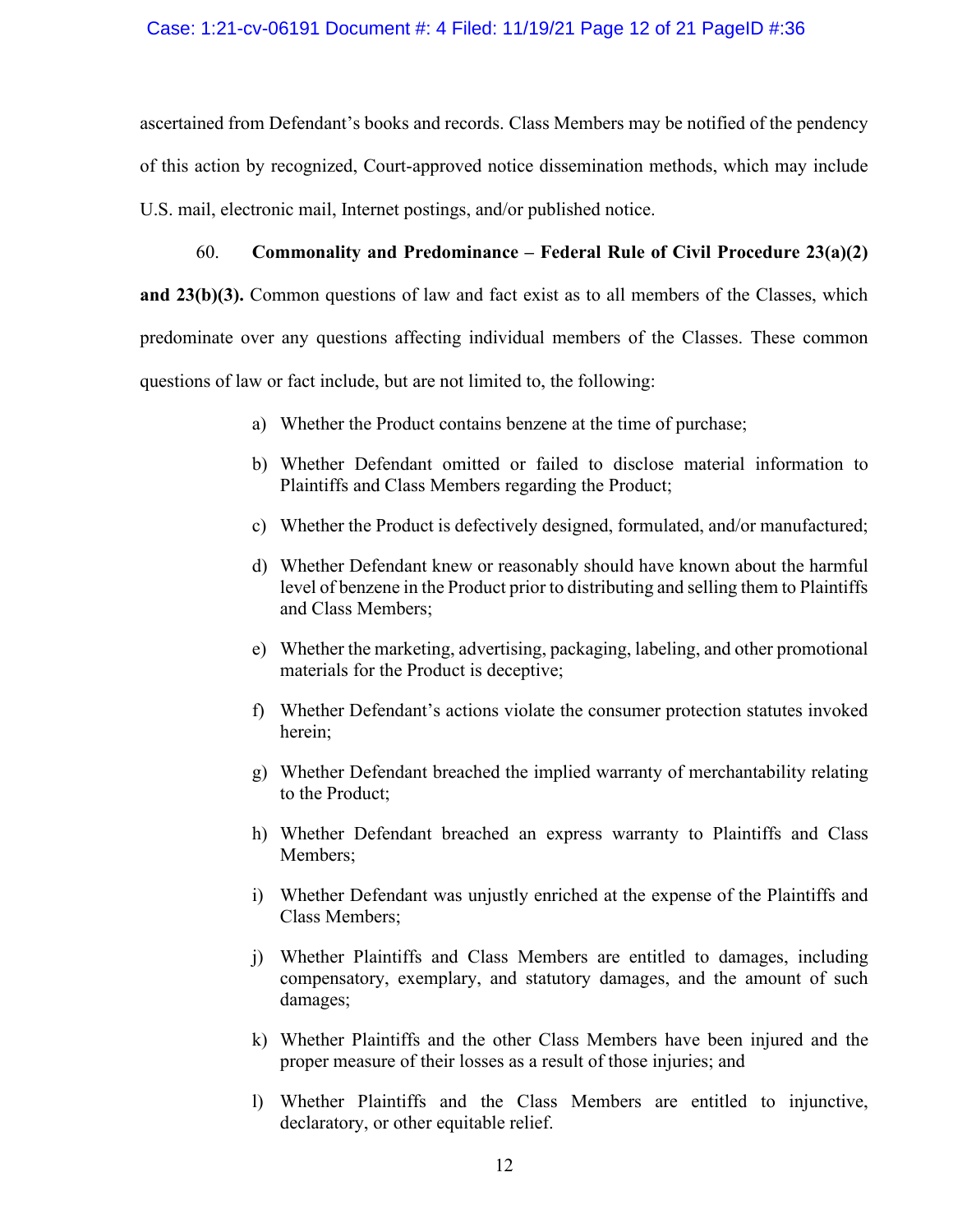#### Case: 1:21-cv-06191 Document #: 4 Filed: 11/19/21 Page 13 of 21 PageID #:37

61. Defendant engaged in a common course of conduct giving rise to the legal rights sought to be enforced by Plaintiffs, on behalf of themselves and the other Class Members. Similar or identical statutory and common law violations, business practices, and injuries are involved. Individual questions, if any, pale by comparison, in both quality and quantity, to the numerous common questions that dominate this action.

62. **Typicality – Federal Rule of Civil Procedure 23(a)(3).** Plaintiffs' claims are typical of the claims of the other Class Members because, among other things, all such claims arise out of the same wrongful course of conduct engaged in by Defendant in violation of law as complained of herein. Further, the damages of each Class Member were caused directly by Defendant's wrongful conduct in violation of the law as alleged herein.

63. **Adequacy of Representation – Federal Rule of Civil Procedure 23(a)(4).** Plaintiffs are adequate representatives of the Classes because they are members of the Classes and their interests do not conflict with the interests of the Class Members they seek to represent. Plaintiffs have also retained counsel competent and experienced in complex commercial and class action litigation. Plaintiffs and their counsel intend to prosecute this action vigorously for the benefit of all Class Members. Accordingly, the interests of the Class Members will be fairly and adequately protected by Plaintiffs and their counsel.

64. **Superiority – Federal Rule of Civil Procedure 23(b)(3).** A class action is superior to any other available means for the fair and efficient adjudication of this controversy, and no unusual difficulties are likely to be encountered in the management of this class action. The damages or other financial detriment suffered by Plaintiffs and the Class Members are relatively small compared to the burden and expense that would be required to individually litigate their claims against Defendant, so it would be impracticable for Class Members to individually seek redress for Defendant's wrongful conduct. Even if Class Members could afford individual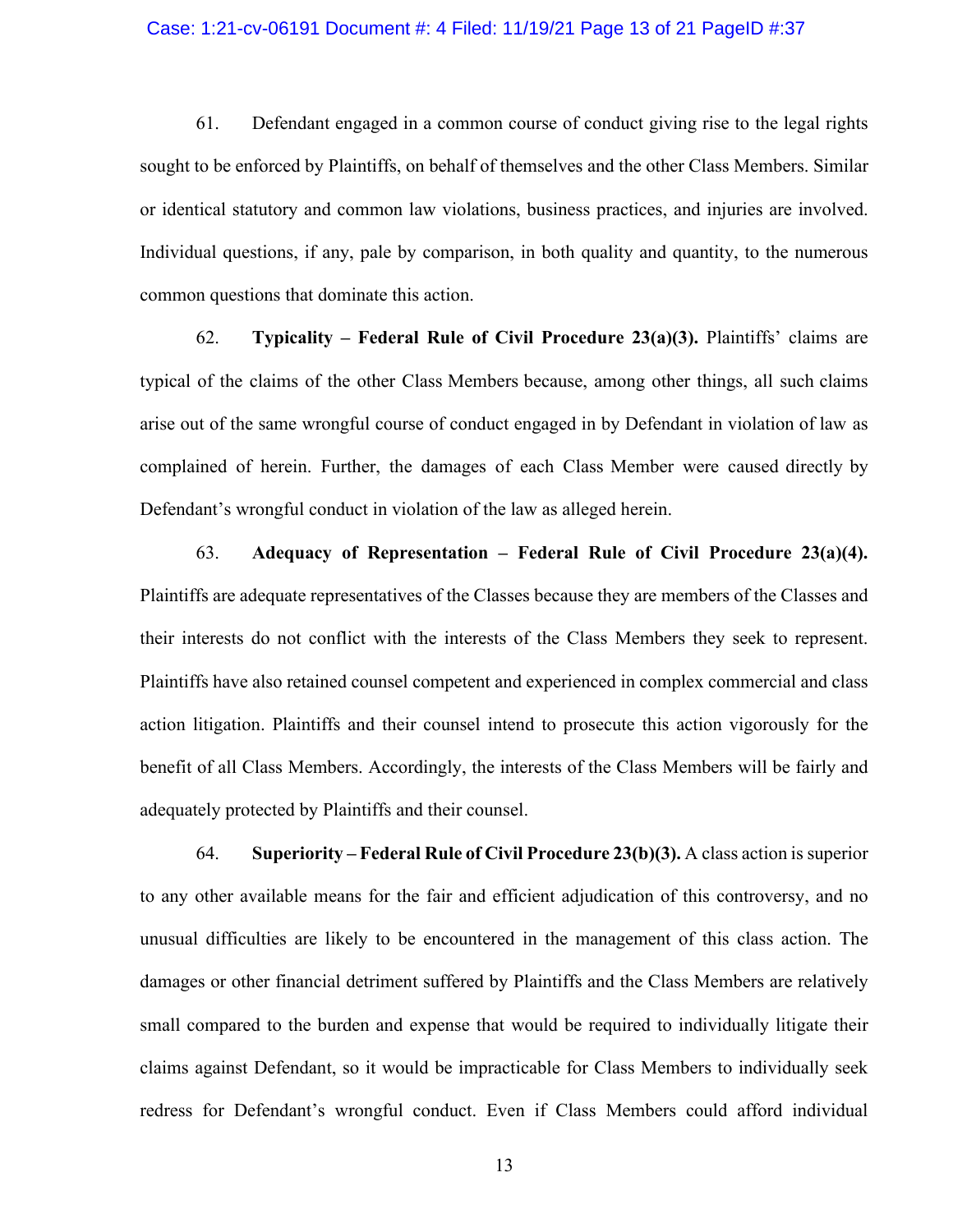litigation, the court system could not. Individualized litigation creates a potential for inconsistent or contradictory judgments and increases the delay and expense to all parties and the court system. By contrast, the class action device presents far fewer management difficulties, and provides the benefits of single adjudication, economy of scale, and comprehensive supervision by a single court.

#### **COUNT I**

# **Violation Of Illinois Consumer Fraud and Deceptive Trade Practices Act ("ICFA") 815 ILCS 505/1,** *et seq.*

### **(On Behalf of Plaintiff Yvonne Barnes, Plaintiff Patricia Dean, and The Illinois Subclass) Vio**

65. Plaintiffs Barnes and Dean repeat and re-allege the allegations above as if set forth herein.

66. Plaintiffs and other Class Members are persons within the context of the ICFA, 815 ILCS 505/1(c).

67. Defendant is a person within the context of the ICFA,  $815$  ILCS  $505/1(c)$ .

68. At all times relevant hereto, Defendant was engaged in trade or commerce as defined under the ICFA, 815 ILCS 505/1(f). 183.

69. Plaintiffs Barnes and Dean and the proposed Class are "consumers" who purchased the Product for personal, family or household use within the meaning of the ICFA, 815 ILCS  $505/1(e)$ .

70. The ICFA prohibits engaging in any "unfair or deceptive acts or practices … in the conduct of any trade or commerce…." ICFA, 815 ILCS 505/2.

71. The ICFA prohibits any deceptive, unlawful, unfair, or fraudulent business acts or practices including using deception, fraud, false pretenses, false promises, false advertising, misrepresentation, or the concealment, suppression, or omission of any material fact, or the use or employment of any practice described in Section 2 of the Uniform Deceptive Trade Practices Act ("UDTPA"). 815 ILCS § 505/2. Plaintiffs Barnes and Dean and the other Illinois Subclass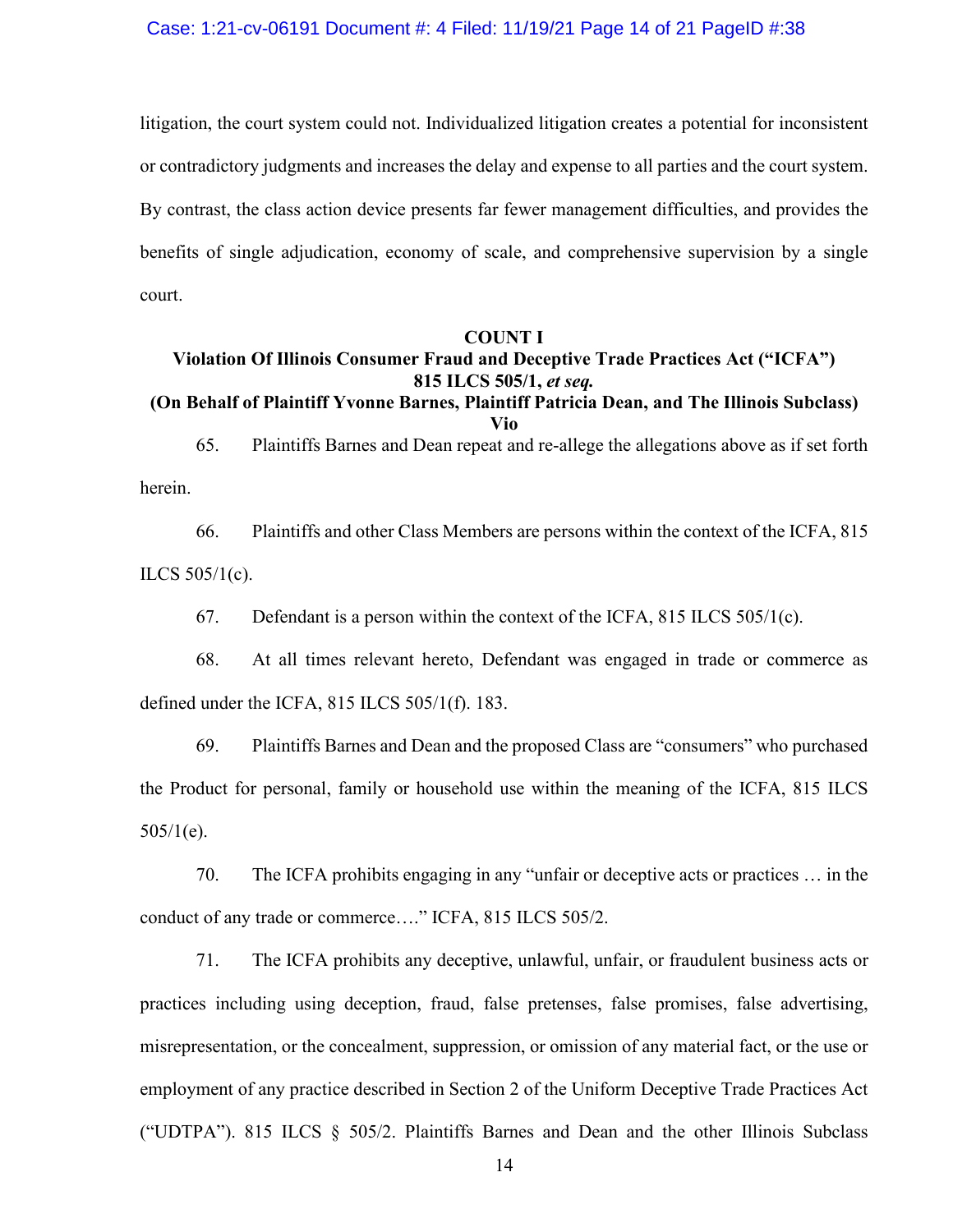#### Case: 1:21-cv-06191 Document #: 4 Filed: 11/19/21 Page 15 of 21 PageID #:39

Members reasonably relied upon Defendant's representation that the Product was safe for personal use and, due to Defendant's omission, Plaintiffs relied on Defendant's labeling to conclude that the Product was not contaminated with any dangerous substance, including benzene.

72. Defendant's conduct, as described herein, took place within the State of Illinois and constitute unfair or deceptive acts or practices in the course of trade and commerce, in violation of 815 ICFA 505/1, et seq.

73. Defendant violated the ICFA by representing that the Product has characteristics or benefits that it does not have. 815 ILCS § 505/2; 815 ILCS § 510/2(7).

74. Defendant advertised the Product with intent not to sell it as advertised, in violation of 815 ILCS § 505/2 and 815 ILCS § 510/2(9).

75. Defendant engaged in fraudulent and/or deceptive conduct which creates a likelihood of confusion or of misunderstanding in violation of 815 ILCS § 505/2; 815 ILCS § 510/2(3).

76. Defendant engaged in misleading and deceptive advertising that represented that the Product was safe. Defendant chose to label the Product in this way to impact consumer choices and gain market dominance, as it is aware that all consumers who purchased the Product were exposed to and would be impacted by its omission and would reasonably believe that the Product was safe for personal use and did not contain any dangerous contaminants, including benzene. However, the Product is not safe, as it is contaminated with the carcinogen benzene.

77. Defendant intended that Plaintiffs Barnes and Dean and each of the other Illinois Subclass Members would reasonably rely upon the misrepresentations, misleading characterizations, warranties and material omissions concerning the true nature of the Product.

78. Defendant's misrepresentations, concealment, omissions and other deceptive conduct were likely to deceive and cause misunderstanding and/or in fact caused Plaintiffs Barnes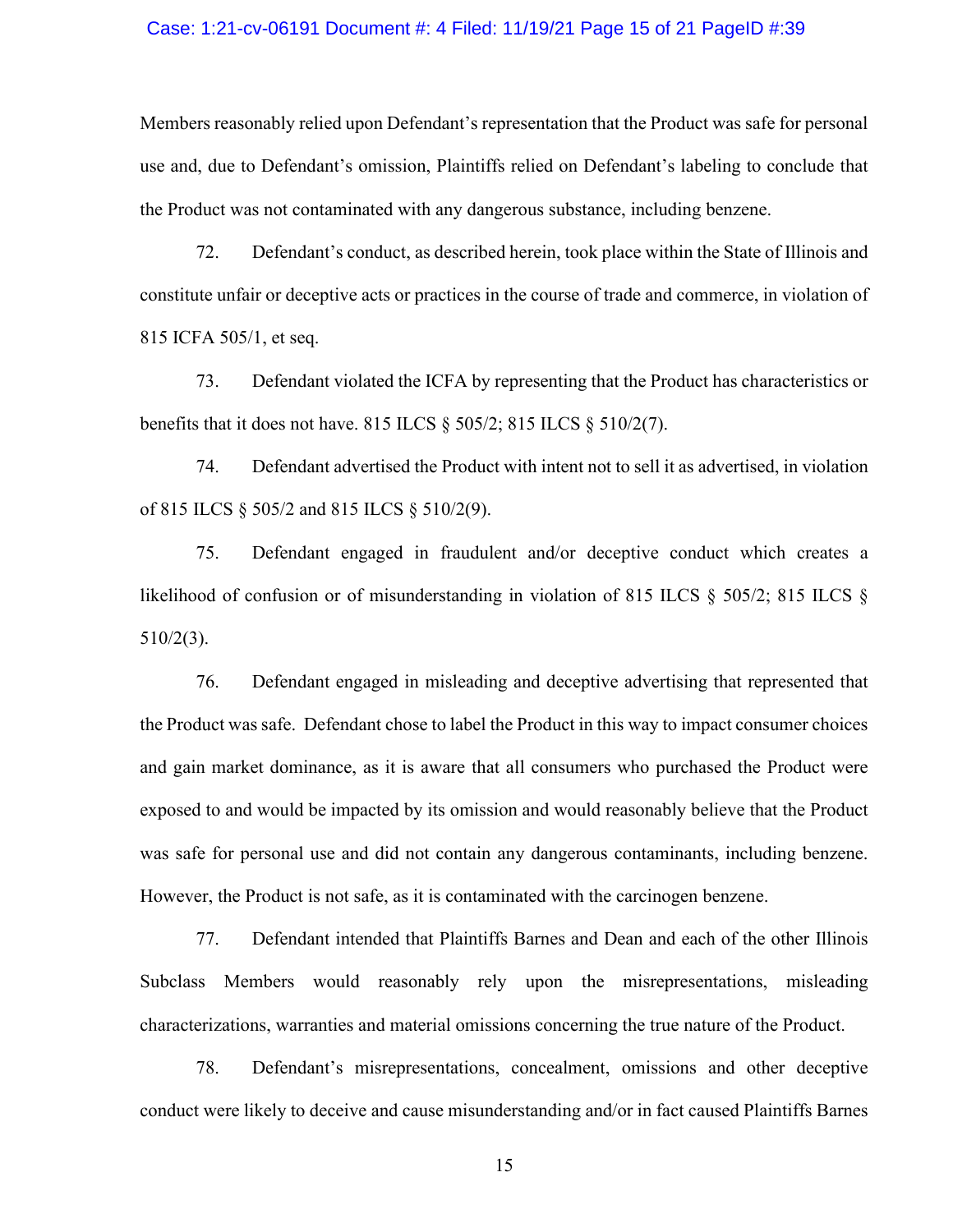### Case: 1:21-cv-06191 Document #: 4 Filed: 11/19/21 Page 16 of 21 PageID #:40

and Dean and each of the other Illinois Subclass Members to be deceived about the true nature of the Product.

79. Plaintiffs Barnes and Dean and Class Members have been damaged as a proximate result of Defendant's violations of the ICFA and have suffered damages as a direct and proximate result of purchasing the Product.

80. As a direct and proximate result of Defendant's violations of the ICFA, as set forth above, Plaintiffs Barnes and Dean and the Illinois Subclass Members have suffered ascertainable loss of money caused by Defendant's misrepresentations.

81. Had they been aware of the true nature of the Product, Plaintiffs and Class Members either would have paid less for the Product or would not have purchased it at all.

82. Plaintiffs Barnes and Dean and the Illinois Subclass Members are therefore entitled to relief, including restitution, actual damages, treble damages, punitive damages, costs and attorney's fees, under sections 815 ILCS 505/10a of the ICFA. Plaintiffs and Class Members are also entitled to injunctive relief, seeking an order enjoining Defendant's unfair and/or deceptive acts or practices.

# **COUNT II Breach of Express Warranty (On Behalf of the National Class and, alternatively, the Illinois Subclass)**

83. Plaintiffs repeat and re-allege the allegations above as if set forth herein.

84. Plaintiffs and each member of the Class formed a contract with Defendant at the time Plaintiffs and each member of the Class purchased the Product.

85. The terms of the contract include the promises and affirmations of fact made by Defendant on the Product's packaging and through marketing and advertising, as described above.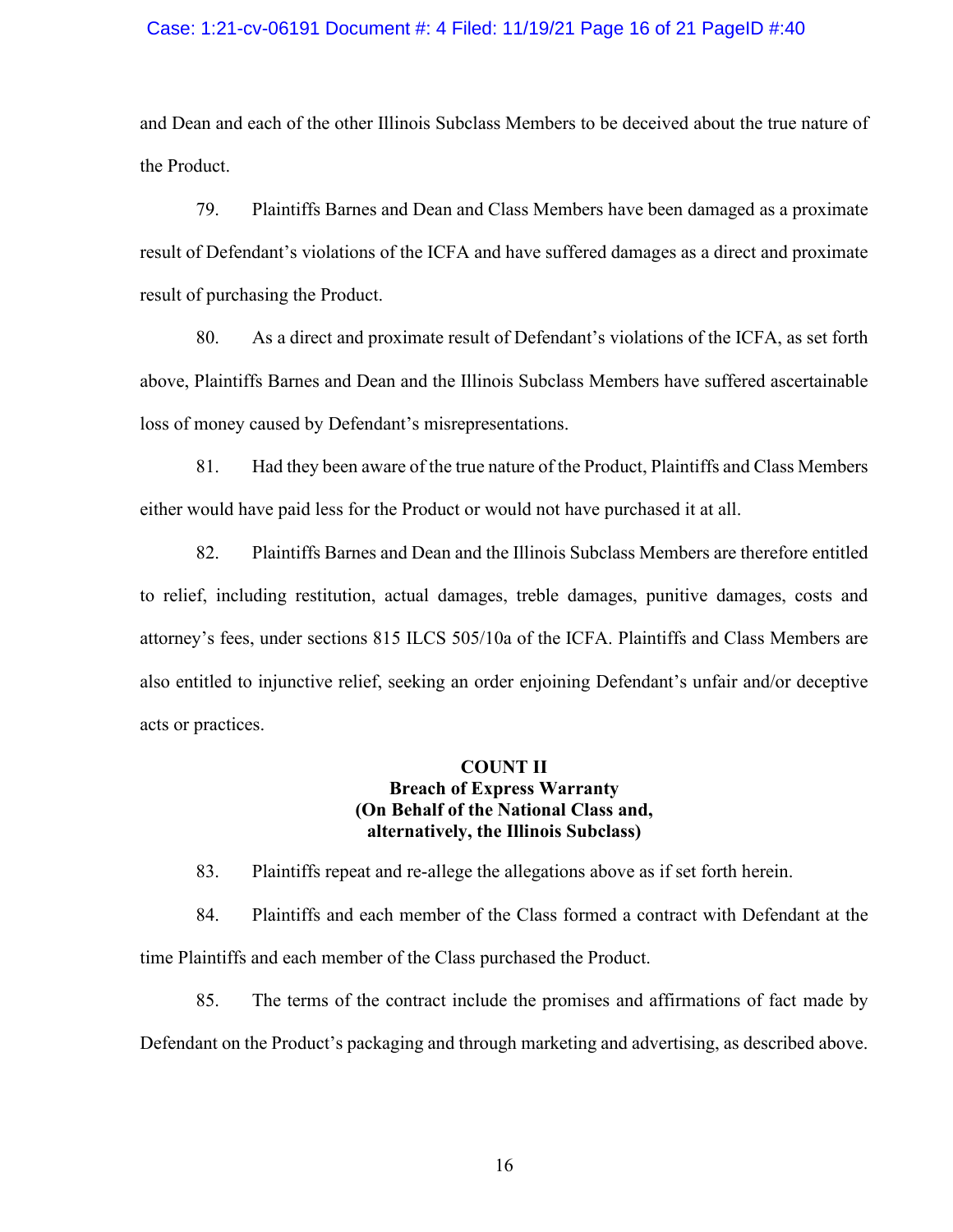### Case: 1:21-cv-06191 Document #: 4 Filed: 11/19/21 Page 17 of 21 PageID #:41

86. This labeling, marketing, and advertising constitute express warranties and became part of the basis of the bargain and are part of the standardized contract between Plaintiffs and the members of the Class and Defendant.

87. As set forth above, Defendant purports through its advertising, labeling, marketing, and packaging, to create an express warranty that the Product is safe for its intended use.

88. Plaintiffs and the members of the Class performed all conditions precedent to Defendant's liability under this contract when they purchased the Product.

89. Defendant breached express warranties about the Product and its qualities because Defendant's Product contained the harmful chemical benzene at the time of purchase and the Product did not conform to Defendant's affirmations and promises described above.

90. Plaintiffs and each of the members of the Class would not have purchased the Product had they known the true nature of the harmful chemicals in the Product.

91. As a result of Defendant's breach of warranty, Plaintiffs and each Class Member suffered and continue to suffer financial damage and injury, and are entitled to all damages, in addition to costs, interest and fees, including attorneys' fees, as allowed by law.

## **COUNT III Breach of Implied Warranty (On Behalf of the National Class and, alternatively, the Illinois Subclass)**

92. Plaintiffs repeat and re-allege the allegations above as if set forth herein.

93. Unilever is a merchant and was at all relevant times involved in the manufacturing, distributing, warranting, and/or selling of the Product.

94. The Product is considered a "good" under the relevant laws and Unilever knew or had reason to know of the specific use for which the Product, as a good, was purchased.

95. Unilever entered into agreements with retailers to sell its Product to be used by Plaintiffs and Class Members for personal use.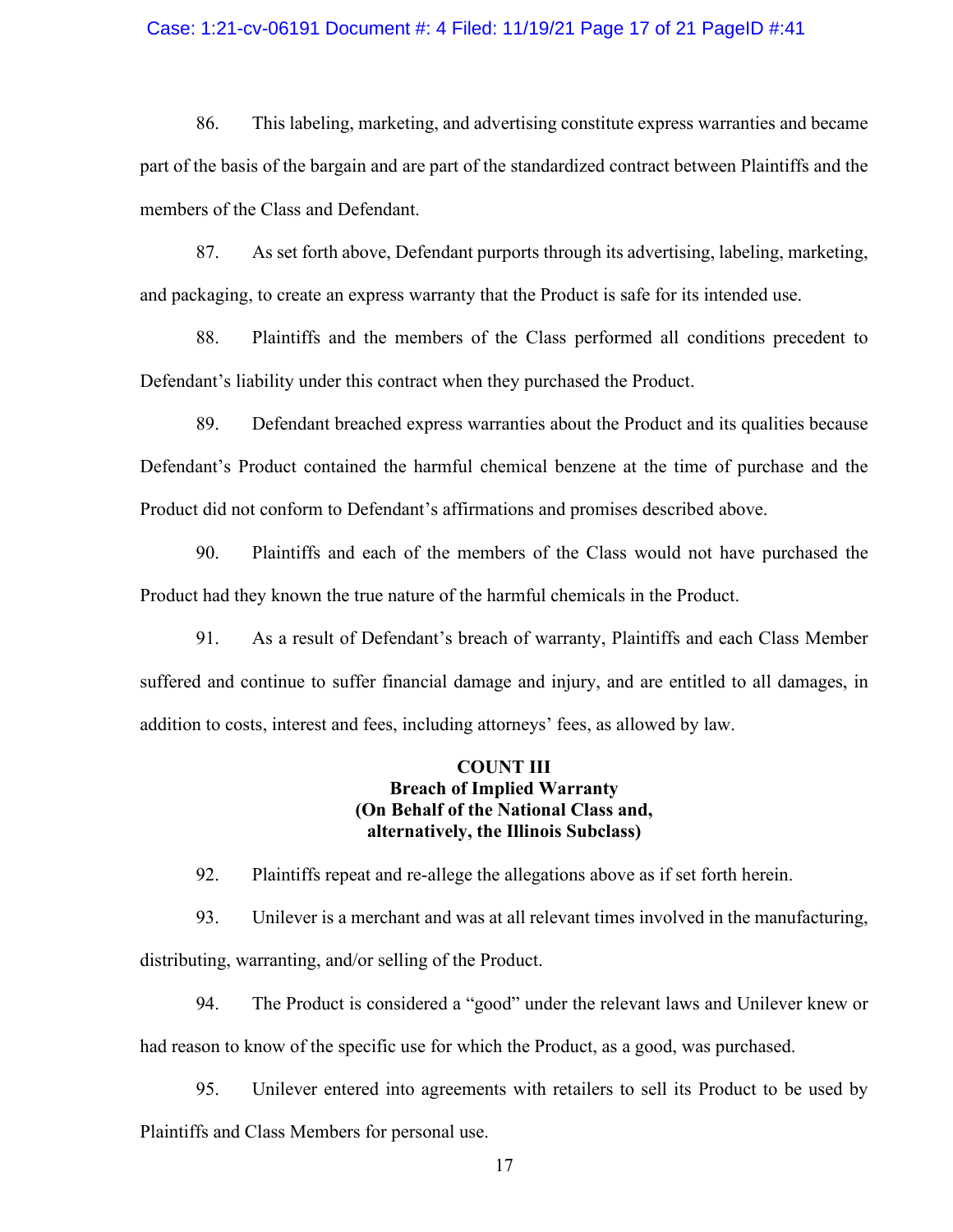#### Case: 1:21-cv-06191 Document #: 4 Filed: 11/19/21 Page 18 of 21 PageID #:42

96. The implied warranty of merchantability included with the sale of each Product means that Unilever guaranteed that the Product would be fit for the ordinary purposes for which antiperspirants are used and sold, and were not otherwise injurious to consumers. The implied warranty of merchantability is part of the basis for the benefit of the bargain between Unilever, and Plaintiffs and Class Members.

97. Unilever breached the implied warranty of merchantability because the Product is not fit for its ordinary purpose of providing reasonably reliable and safe use for preventing or masking body odor because the Product contains benzene, a known and dangerous carcinogen. Therefore, the Product is not fit for its particular purpose of safely preventing or masking body odor.

98. Unilever's warranty expressly applies to the purchaser of the Product, creating privity between Unilever and Plaintiffs and Class Members.

99. Privity is nonetheless not required because Plaintiffs and Class Members are the intended beneficiaries of Unilever's warranties and its sale through retailers. Unilever's retailers were not intended to be the ultimate consumers of the Product and have no rights under the warranty agreements. Unilever's warranties were designed for and intended to benefit the consumer only, including Plaintiffs and Class Members.

100. Unilever has been provided sufficient notice of its breaches of implied warranties associated with the Product. Unilever was put on constructive notice of its breach through its review of consumer complaints and other reports, including the Valisure testing report described herein, and upon information and belief through its own product testing.

101. Had Plaintiffs, Class Members, and the consuming public known that the Product was contaminated with benzene, they would not have purchased the Product or would have paid less for it.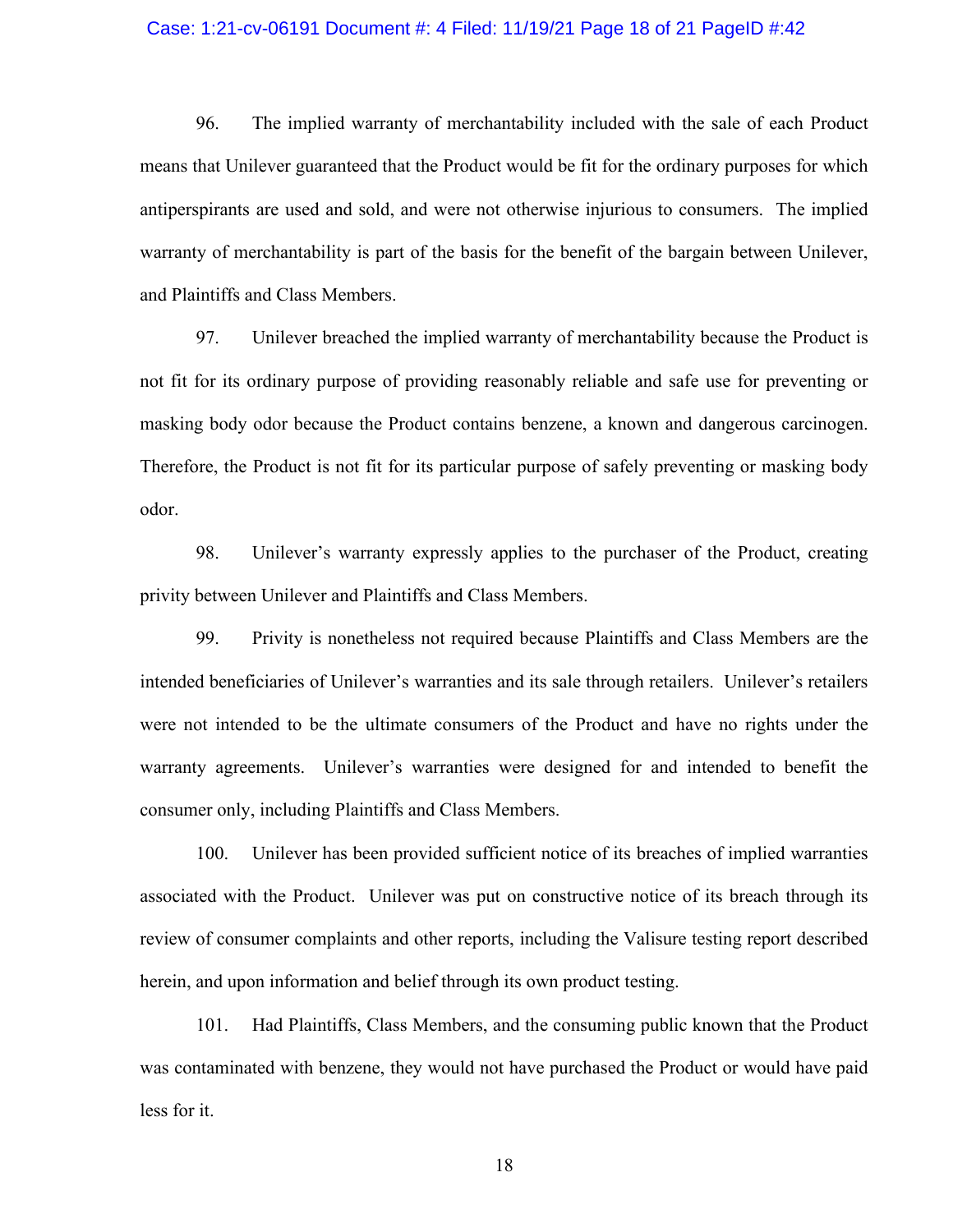#### Case: 1:21-cv-06191 Document #: 4 Filed: 11/19/21 Page 19 of 21 PageID #:43

102. As a direct and proximate result of the foregoing, Plaintiffs and Class Members suffered and continue to suffer financial damage and injury, and are entitled to all damages, in addition to costs, interest and fees, including attorneys' fees, as allowed by law.

### **COUNT IV Unjust Enrichment (In the Alternative and on Behalf of the National Class and, alternatively, the Illinois Subclass)**

103. Plaintiffs repeat and re-allege the allegations above as if set forth herein.

104. Plaintiffs and the other members of the Class conferred benefits on Defendant by purchasing the Product.

105. Defendant has been unjustly enriched in retaining the revenues derived from the purchase of the Product by Plaintiffs and the other members of the Class.

106. Retention of those monies under these circumstances is unjust and inequitable because Defendant's labeling of the Product was misleading to consumers, which caused injuries to Plaintiffs and the other members of the Class because they would have not purchased the Product if Defendant had disclosed that the Product contained harmful chemicals.

107. Because Defendant's retention of the non-gratuitous benefits conferred on them by Plaintiffs and the other members of the Class is unjust and inequitable, Defendant must pay restitution to Plaintiffs and the other members of the Class for their unjust enrichment, as ordered by the Court.

### **REQUEST FOR RELIEF**

WHEREFORE, Plaintiffs, individually and on behalf of the Class Members, pray for judgment and relief against Defendant as follows:

a) For an order declaring: (i) this is a class action pursuant to Rule 23 of the Federal Rules of Civil Procedure on behalf of the proposed Classes described herein; and (ii) appointing Plaintiffs to serve as representatives for the Classes and Plaintiffs' counsel to serve as Class Counsel;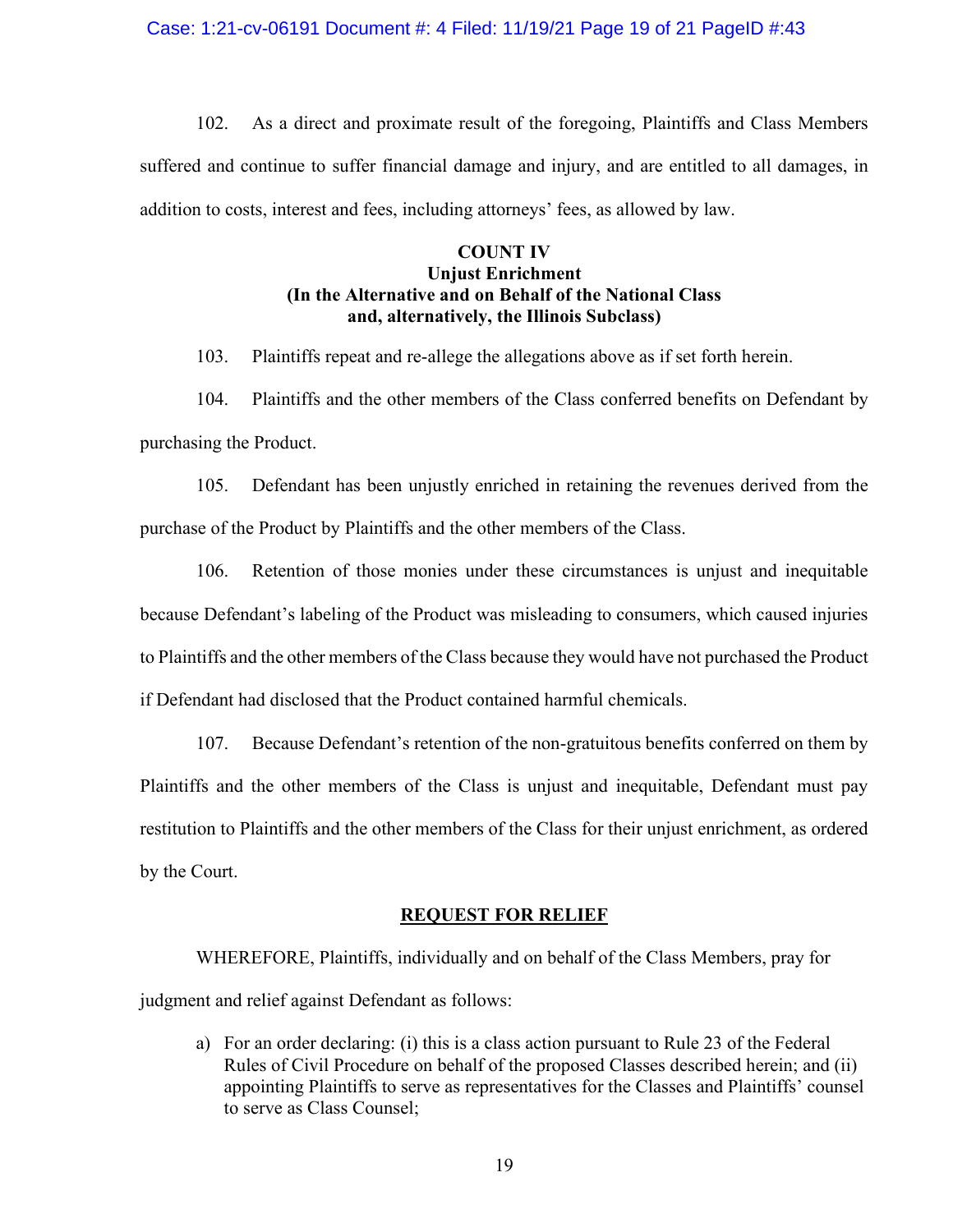- b) For an order enjoining Defendant from continuing to engage in the unlawful conduct set forth herein;
- c) For an order awarding restitution of the monies Defendant wrongfully acquired by its illegal and deceptive conduct;
- d) For an order requiring disgorgement of the monies Defendant wrongfully acquired by its illegal and deceptive conduct;
- e) For compensatory and punitive damages, including actual and statutory damages, arising from Defendant's wrongful conduct and illegal conduct;
- f) For an award of reasonable attorneys' fees and costs and expenses incurred in the course of prosecuting this action; and
- g) For such other and further relief as the Court deems just and proper.

# **JURY DEMAND**

Pursuant to Federal Rule of Civil Procedure 38(b), Plaintiffs demand a trial by jury of all

claims in this Complaint so triable.

Dated: November 19, 2021 Respectfully submitted,

# **MILBERG COLEMAN BRYSON PHILLIPS GROSSMAN, PLLC**

 */s/* Virginia Ann Whitener Virginia Ann Whitener (6337452) *[gwhitener@milberg.com](mailto:gwhitener@milberg.com)* **MILBERG COLEMAN BRYSON PHILLIPS GROSSMAN, PLLC** 800 S. Gay Street, Suite 1100 Knoxville, TN 37929 Tel.: (865) 247-0080 Fax: (865) 522-0049

Nick Suciu III\* *[nsuciu@milberg.com](mailto:nsuciu@milberg.com)* **MILBERG COLEMAN BRYSON PHILLIPS GROSSMAN, PLLC** 6905 Telegraph Rd., Suite 115 Bloomfield Hills, MI 48301 Tel.: (313) 303-3472 Fax: (865) 522-0049